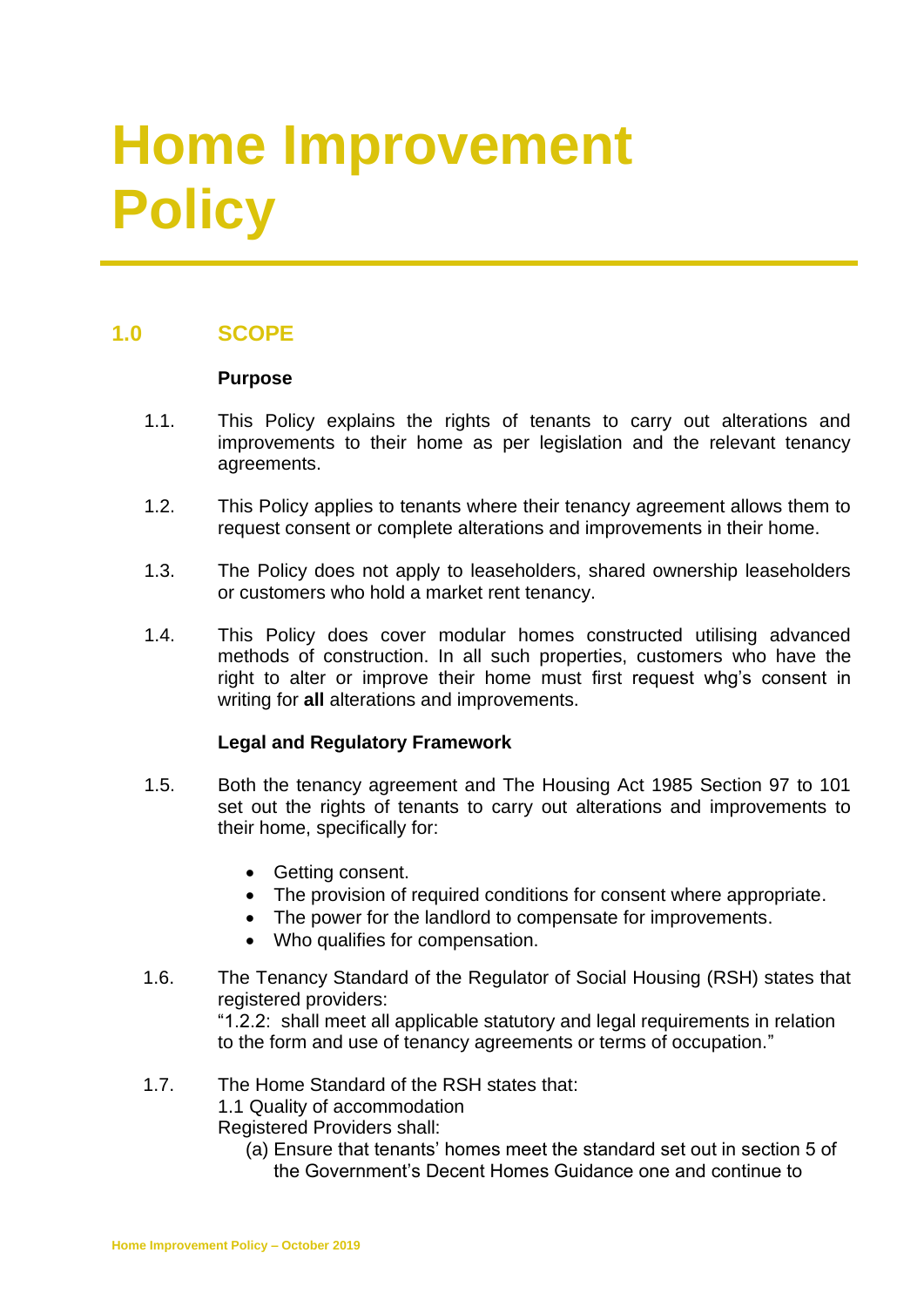maintain their homes to at least this standard.

- (b) Meet the standards of design and quality that applied when a home was built, and where required as a condition of the publicly funded financial assistance, if these standards are higher than the Decent Homes Standard.
- 1.8. Consent will not be unreasonably withheld and will be given in accordance with gas, fire and building regulations where appropriate, that will include reference to:
	- Regulatory Reform (Fire Safety) Order 2005 which requires us to responsibly manage our buildings/assets and to carry out fire risk assessments to develop safe systems of working and is specific to flatted accommodation.
	- Housing Health and Safety Rating System (HHSRS) requires us to ensure we manage risk relating to health and safety identified in our homes.
	- The Homes (Fitness for Human Habitation) Act 2018 requires us to ensure our homes are provided and maintained in a state of fitness for human habitation and connected purposes.
- 1.9. For adaptations and equipment, or any alteration required due to recommendation from an occupational therapist assessment, refer to the Aids (Equipment) and Adaptations Policy.

# **2.0 POLICY STATEMENT**

## **Definition**

- 2.1. The definition of an improvement made by a customer to their home is noted in legislation as:
	- "…any alteration in, or addition to, a dwelling-house, and includes:
		- (a) Any addition to or alteration in landlord's fixtures and fittings.

(b) Any addition or alteration connected with the provision of services to the dwelling-house.

- (c) The erection of a wireless or television aerial.
- (d) The carrying out of external decoration.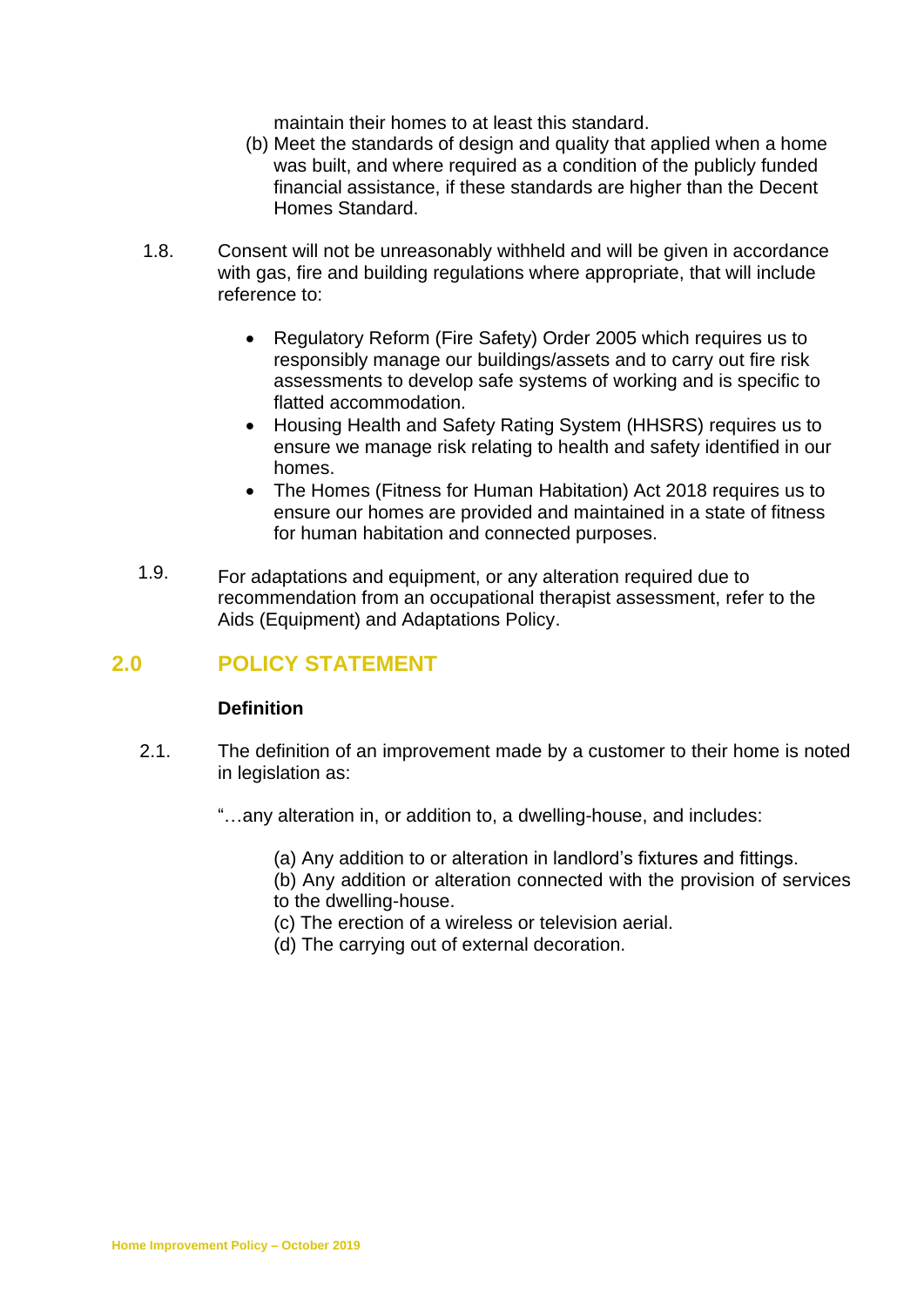#### **Scope of Improvements for Consent**

- 2.2. Planned improvements that customers would like to complete and that **do not require consent** from us are set out in appendix 1.
- 2.3. Improvements that **require consent** from us in all cases without exception are set out in appendix 2.
- 2.4. Improvements that **will not be allowed** are set out in appendix 3.

## **Getting Consent**

- 2.5. Customers who have the right to alter or improve their home must request whg's consent in writing, stating and/or providing evidence that:
	- Planning consent is obtained where needed and evidenced.
	- The tradesperson has, and provides, relevant certificates, qualifications and warranty, including adequate public liability certificates, in line with building regulations and British Standards.
	- The tradesperson carries out the work in a tradesperson like manner, and is suitably qualified.
	- Relevant building and planning certificates must be provided.
	- Access must be given for inspection on request.
	- A copy of the specification for work, stating materials to be used, with costs where required – see appendix 2.
- 2.6. We will not unreasonably withhold consent and we will ensure the customer has every opportunity to provide the relevant documents and/or meet the requirements to get consent.
- 2.7. All customer requests for consent will be considered as required. Agreement or refusal of requests will be communicated to the customer following consideration.

## 2.8. **Refusal Reasons**

The reasons we will refuse consent include but are not limited to:

- The alteration or improvement is one where we will refuse consent see appendix 3.
- The improvement will make the property or any other premises less safe for occupiers to live in.
- The improvement may cause unnecessary increase in costs for us.
- The improvement may affect the price of sale or rent in the future.
- The relevant information has not been provided i.e. building regulations, noted in section 2.5 above.
- The improvement may affect defects liability on new build properties.
- The proposed tradesperson are insufficiently qualified to complete the work.
- The materials are inferior to the existing fixtures and fittings and they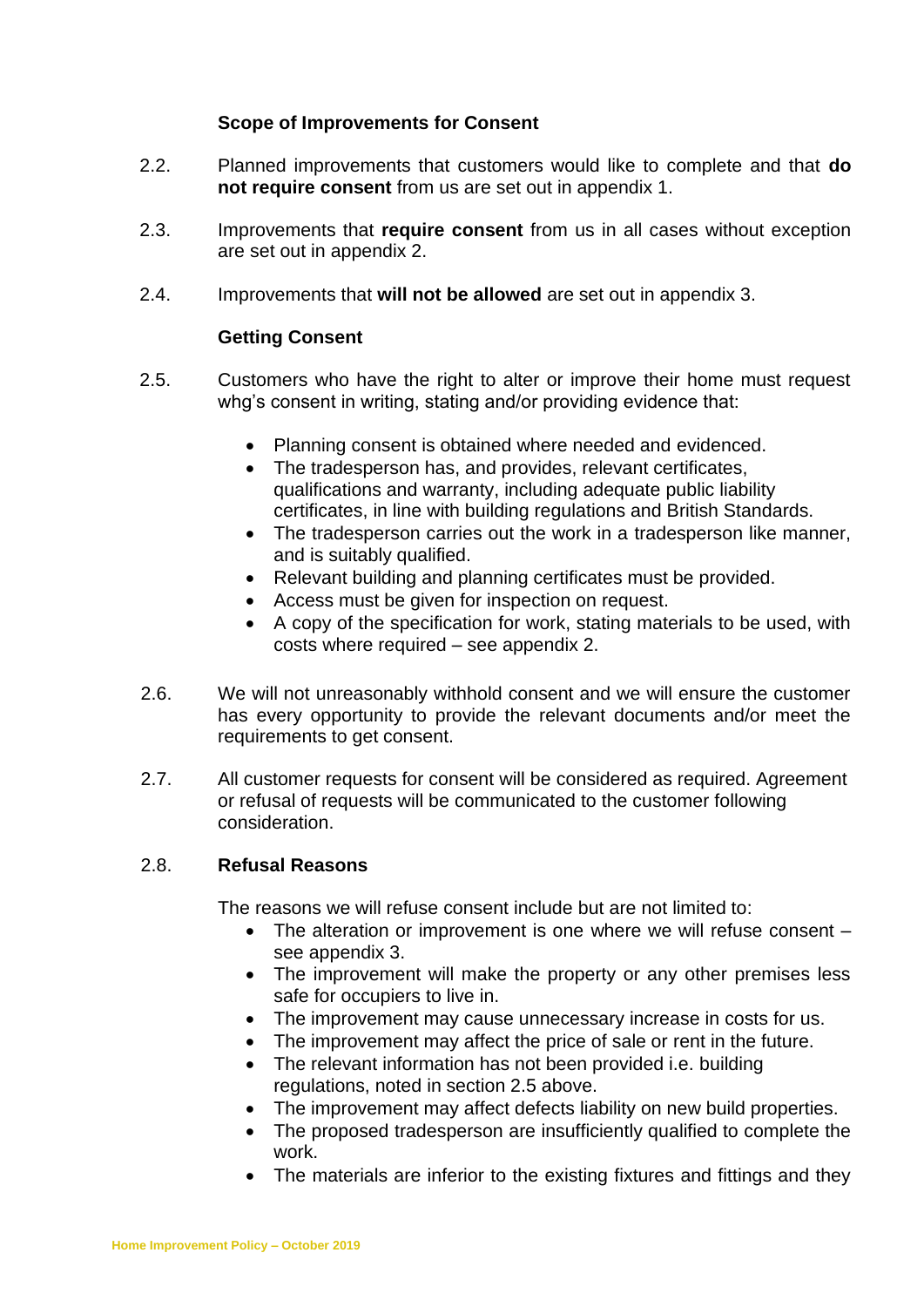inhibit sound transference to neighbouring properties, especially in flatted accommodation.

- There may be objections from neighbours for the proposed works.
- Maintenance costs for us increase.
- Any other requirement that is necessary for the health and safety of our customers, visitors, colleagues or contractors who occupy the property and that maintains the standard of our asset.
- The request applies to a communal area or space.
- 2.9. We will confirm the reason for refusing consent in writing, stating what is needed to get consent, unless the alteration or improvement is one where consent will not be given – see appendix 3.

#### **Retrospective Consent**

- 2.10. We will give retrospective consent where we discover improvements that have been completed without consent and that meet the requirements of the Policy.
- 2.11. Where consent is not given, the customer will be informed of remedial work that is required to achieve consent and a timescale in which to complete it.
- 2.12. We will inspect all works completed where retrospective consent is required or requested.
- 2.13. If the customer is unable or refuses to complete the work, we will complete the work to our operating standard and recharge the customer for the costs.
- 2.14. Whether consent is given or refused, a standard fee of £50 plus VAT for a subsequent inspection required will be included in the charge costs.

#### **Leaving the home**

- 2.15. Before a customer leaves the home, and it is found that there are improvements or alterations that have been made without consent, we will inspect the property and may decide to:
	- Require the customer to return the property to its former state before leaving; or
	- Consider completing the work to return the property to its former state and recharge the full costs and expenses to the outgoing customer – see section 2.10 below.

#### **Compensation for Improvements**

 2.16. We may consider offering customers compensation for the costs of improvements made during the occupancy of their home, after the tenancy ends, only where they have had consent to carry out an improvement or alteration.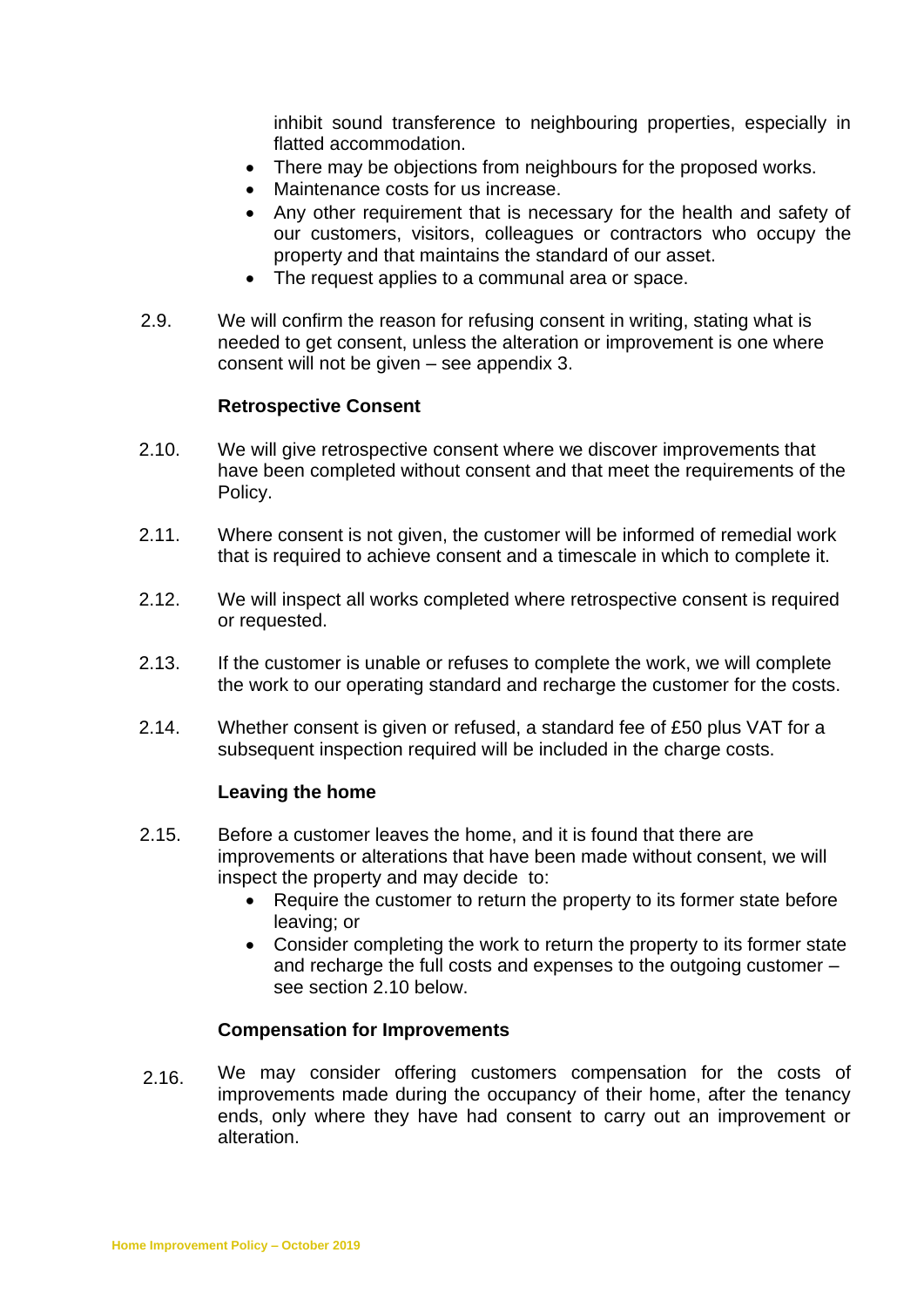- 2.17. Compensation may be paid to the tenant, successors of a tenancy, or a joint tenant who was present during the improvement and has lived in the home at the end of the joint tenancy/tenancy.
- 2.18. If there was no consent requested or granted for the improvement, compensation will not be paid.
- 2.19. Any debts owed to us will be offset prior to final payment of compensation, which will be calculated using the depreciation formula/which will be calculated up to a limit of £3000, noted below.
- 2.20. The cost of the improvement, multiplied by the number of years' notional life left, divided by the notional life.
- 2.21. For example: a new kitchen costing £5,000 fitted six years ago.

The notional life for a kitchen is 10 years, so there would be four years' notional life left. We would work out the compensation to be paid like this:

(£5,000 (cost)  $\div$  10 (notional life for a kitchen) X 4 (notional life left) = £2,000

- 2.22. There is an upper limit of £3,000 compensation for any one improvement and a lower limit of £50.
- 2.23. Customers must submit a request for compensation no earlier than 28 days before the tenancy ends and no later than 14 days after their tenancy ends.

#### **Rechargeable Repairs**

- 2.24. We may recharge the customer for carrying out alterations or improvements in the home where:
	- The customer is leaving and did not have consent to carry out the work, and is unable to revert the property to its former state; and/or
	- Retrospective permission has been refused for the improvement or alteration they wish to leave behind; and/or,
	- The alteration or improvement is a risk to health and safety, where we are required to complete the work urgently; and,
	- No access is given to complete inspection and/or works that were pre-arranged. This will be considered as a tenancy breach where no access occurs.
- 2.25. All rechargeable repairs will be managed in accordance with the Recharge Policy.

#### **Breach of Tenancy Agreement**

- 2.26. The following will be considered as willful damage and a breach of tenancy, in accordance with the tenancy agreement:
	- Consent has been reasonably refused, and the alteration or improvement has been completed; and/or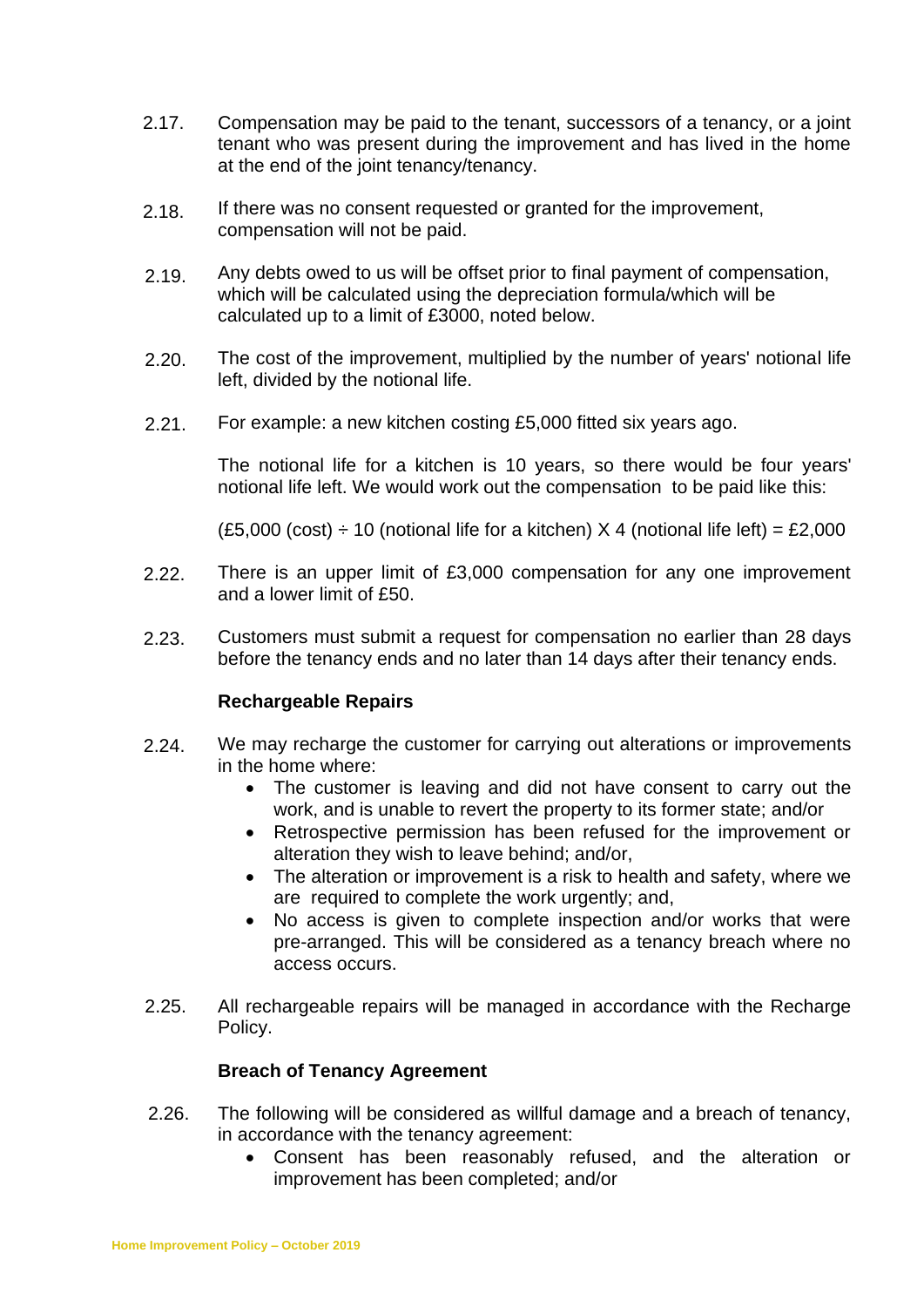- The customer has not put the property back to it's former state after retrospective permission has been refused, within given timescales; and/or
- Access has been refused for us to complete repairs where any consent was refused.
- 2.27. Non payment of rechargeable repairs may prevent customers accessing other products, on agreed terms, until the charges are paid in full.

#### **Tenancy Management - DIY, Willful Damage and No Access**

- 2.28. Where there is evidence of willful damage from do-it-yourself repairs without consent noted in Appendices 1-3, or there is a health and safety issue, we will consider legal remedies to gain access to the property to mitigate any risks, if the risk is to life and limb.
- 2.29 Where there is evidence of willful damage and processes for not unreasonably withholding consent have been exhausted, we may consider legal remedies to repair the damage.
- 2.30. If there is no access given by the customer, we may consider legal proceedings to gain action to complete repairs for willful damage, dependent on the nature and severity of the work required.

## **3.0 PERFORMANCE MEASURES**

3.1 We aim to complete requests for consent within 42 calendar days upon receipt of all necessary documents.

## **4.0 MONITOR AND REVIEW**

4.1 This Policy will be monitored by the Director of Home Maintenance and reviewed every three years, unless an earlier review is required due to legislation or regulation change.

## **5.0 ASSOCIATED DOCUMENTS, POLICIES AND PROCEDURES**

- 5.1 Documents, policies and procedures associated with this Policy are:
	- Relevant Tenancy Agreements.
	- Housing Act 1985 Section 97-100.
	- Regulator of Social Housing, Home and Tenancy Standard.
	- Relative terms of the Housing Act 1988.
	- Aids (Equipment) and Adaptations Policy.
	- Recharge Policy.
	- Empty Property (Void lettable standard).
	- Homes (Fitness for Human Habitation) Act 2018.
	- Repairs and Maintenance Policy.
	- Regulatory Reform (Fire Safety) Order 2005.
	- Housing Health and Safety Rating System (HHSRS).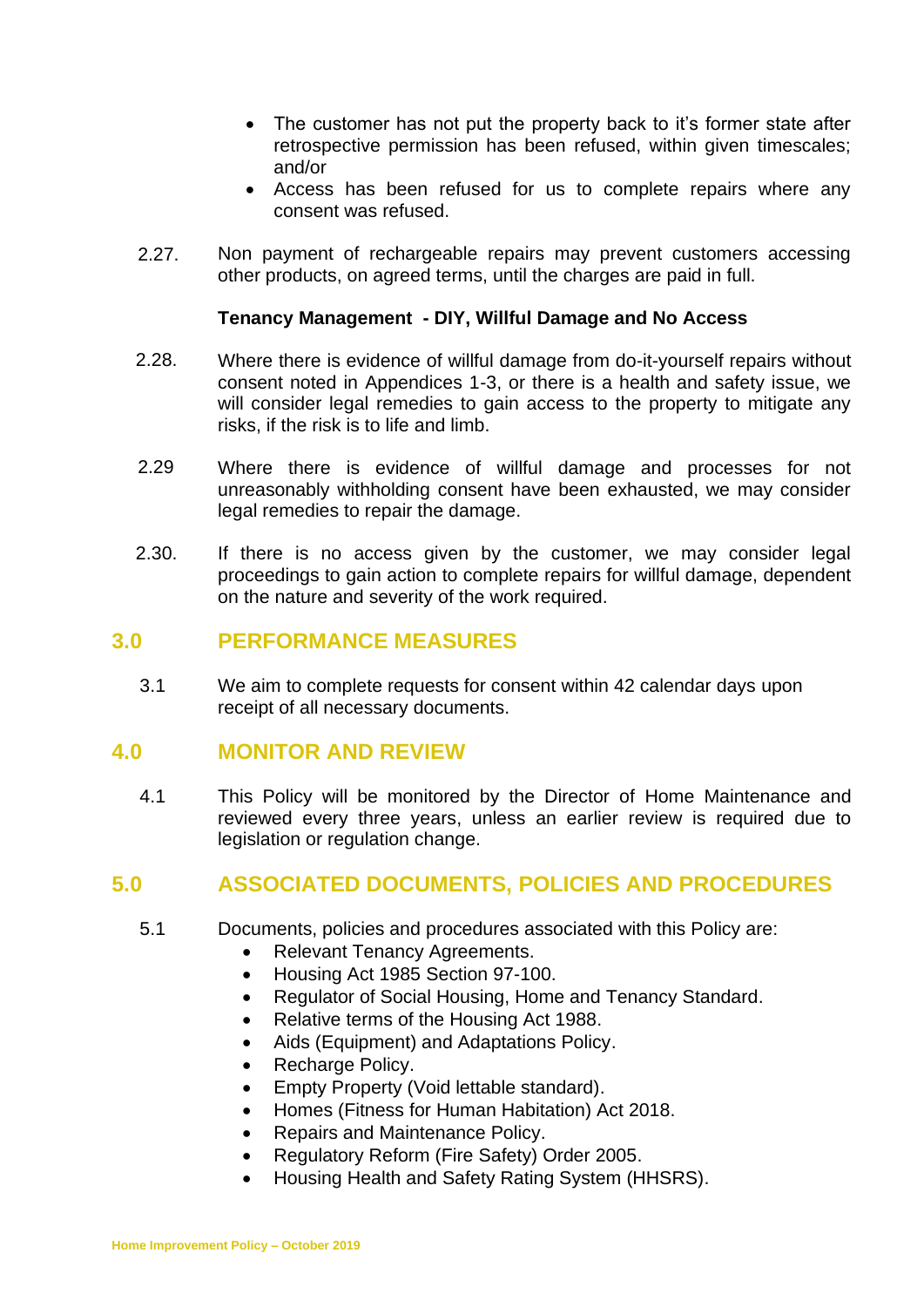| <b>Document author</b>    | Jenny Calderbank                                                                                                                                                                                                                                                                                                                                                                                                   |
|---------------------------|--------------------------------------------------------------------------------------------------------------------------------------------------------------------------------------------------------------------------------------------------------------------------------------------------------------------------------------------------------------------------------------------------------------------|
| <b>Document owner</b>     | Nigel J Harris - Director of Home Maintenance Services                                                                                                                                                                                                                                                                                                                                                             |
| Legal advice              | Legal Services Manager emailed and reviewed the Policy -                                                                                                                                                                                                                                                                                                                                                           |
|                           | all changes incorporated.                                                                                                                                                                                                                                                                                                                                                                                          |
| <b>Consultation</b>       | Consultation undertaken with Managers - Housing<br>and Asset Management in October and December<br>2018, Policy signed off Jan 2019<br>Emailed to Managers as part of Policy review process<br>$\blacksquare$<br>- responses recorded on the Policy review document<br>Draft emailed to Legal Services Manager Jan 19<br>$\blacksquare$<br>Draft emailed to Directors of Home Maintenance<br>Services and Housing. |
| <b>Approved by</b>        | <b>Customer Experience Committee October 2019</b>                                                                                                                                                                                                                                                                                                                                                                  |
| <b>Review Date</b>        | <b>April 2023</b>                                                                                                                                                                                                                                                                                                                                                                                                  |
| <b>Corporate Plan aim</b> | Deliver high quality homes and services to our customers                                                                                                                                                                                                                                                                                                                                                           |
| <b>Equality analysis</b>  | <b>None</b>                                                                                                                                                                                                                                                                                                                                                                                                        |
| Key changes made          | 1.4 - added commentary regarding modular homes<br>constructed utilising advanced methods of construction<br>2.22 - notional life formulae changed<br>Addition of outside tap to Appendix 2 and deletion from<br>Appendix 3                                                                                                                                                                                         |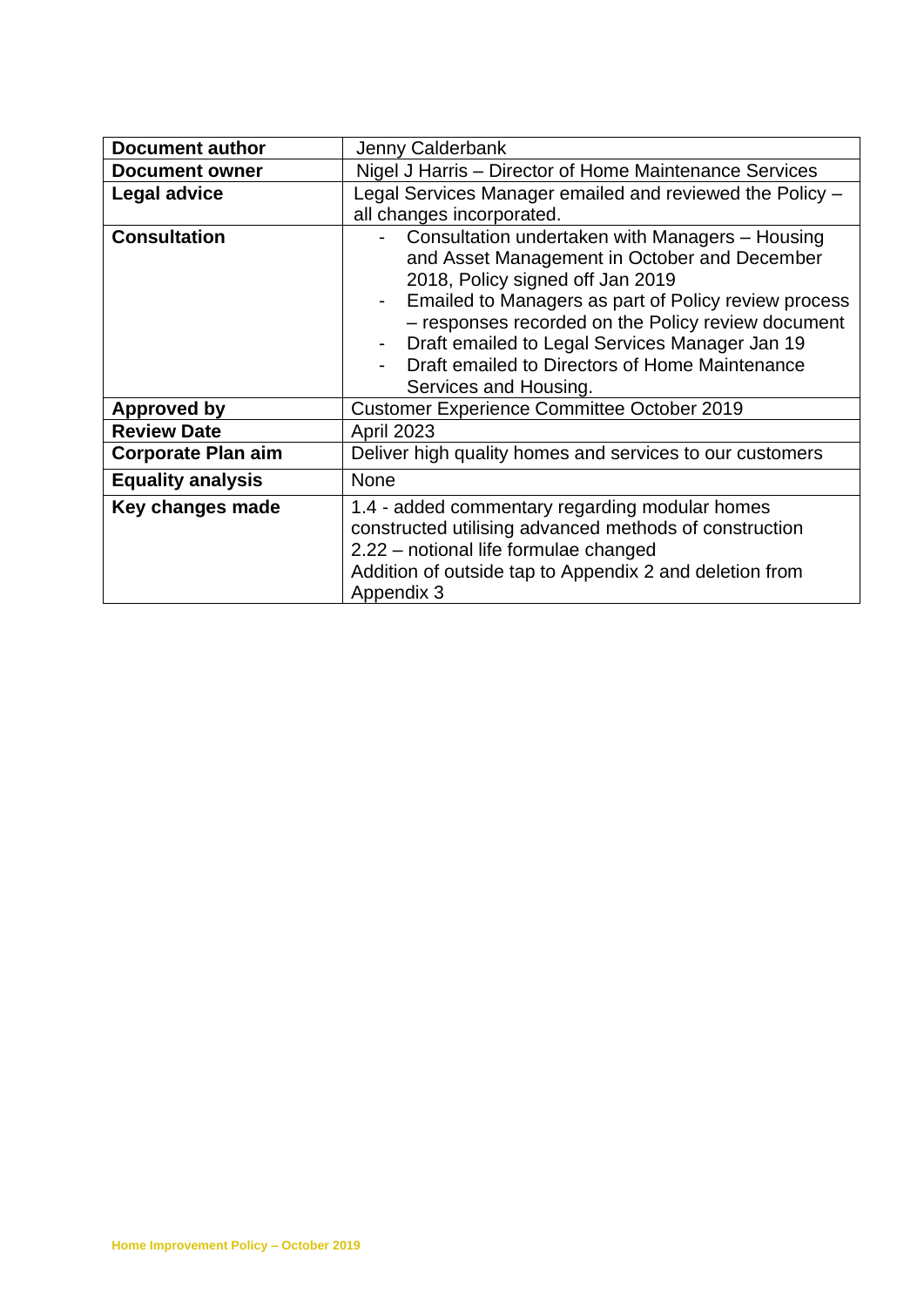# **Appendix 1 – Improvements that do not require consent from us (except where the property is new build and in defects liability period – they are not allowed)**

| <b>Internal</b>                          | <b>External</b>                     |
|------------------------------------------|-------------------------------------|
| Dishwasher/washing machine installation  | Cable TV/telephone/internet – only  |
| where space exists for one and no        | underground or using existing cable |
| alterations are needed to plumb one in   | allowed                             |
| Internal non glass door                  | Ground anchor (used to secure a     |
|                                          | bike/caravan or similar)            |
| Kitchen door set in house (not a flat) - | Key safe - care reasons             |
| should be a fire door but is not         |                                     |
| mandatory                                |                                     |
| <b>Smart meters</b>                      |                                     |
| Mixer taps                               |                                     |
| <b>Water meters</b>                      |                                     |
| Window restrictors to the ground floor   |                                     |
| Internal decoration and liability for    |                                     |
| redecoration as a result of natural      |                                     |
| settlement                               |                                     |
| Picture/shelf/mirror hanging             |                                     |
| <b>Fitted wardrobes</b>                  |                                     |
| Curtain rails                            |                                     |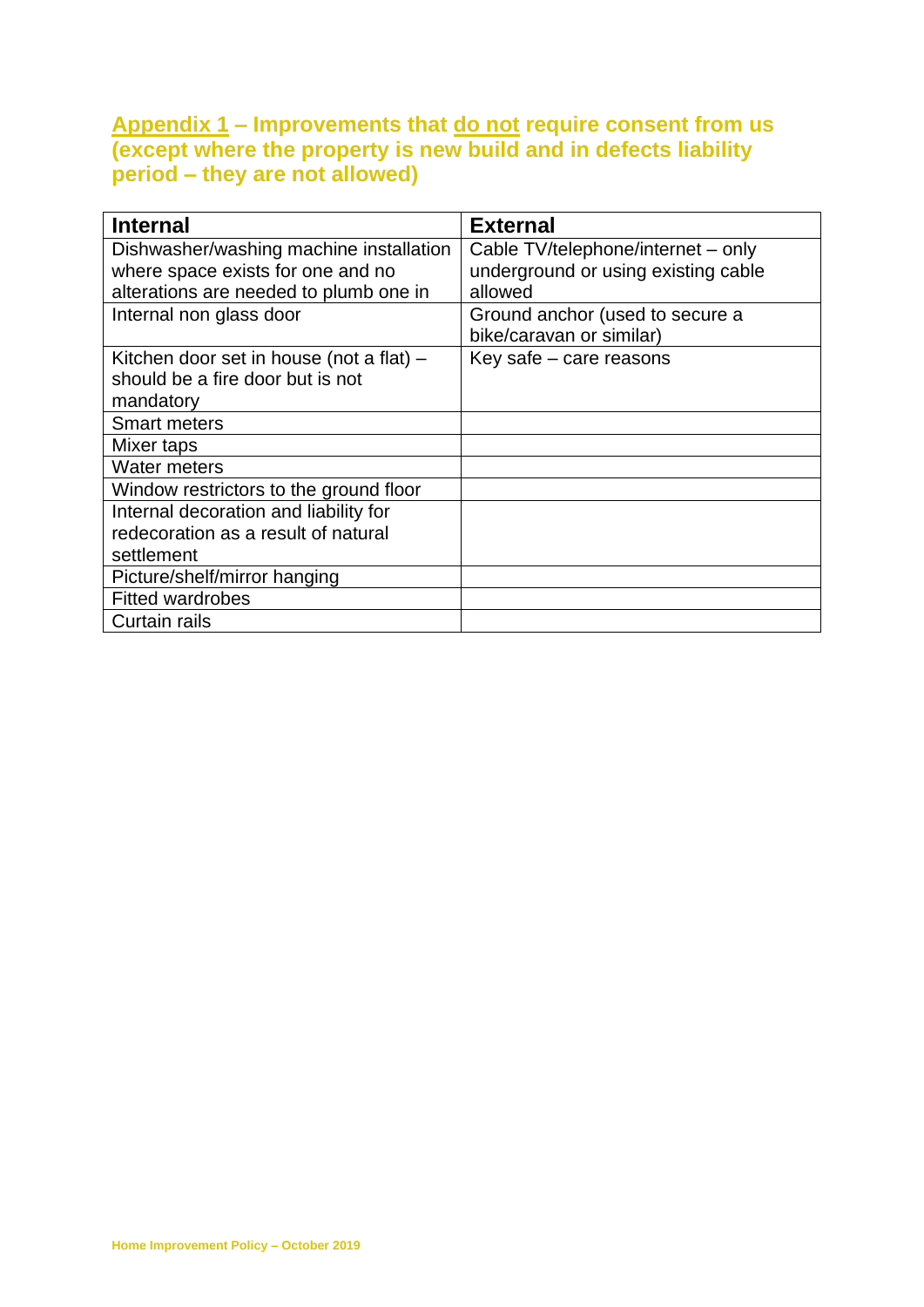# **Appendix 2 – Improvements that require consent from us in all cases**

| <b>Internal</b>                             | <b>External</b>                           |
|---------------------------------------------|-------------------------------------------|
|                                             |                                           |
| Bathroom upgrades - including electrical    | Canopies*                                 |
| fittings                                    |                                           |
| Dishwasher space where space exists         | Driveways**                               |
| but alterations are needed to plumb in      |                                           |
| <b>Electric Fire</b>                        | Electrical Fittings (e.g. lights/CCTV/car |
|                                             | charging points)*                         |
| Electric fittings (lights, sockets, burglar | Outside tap                               |
| alarms, wired smoke alarms, CCTV, any       |                                           |
| other electrical fitting)                   |                                           |
| Hearth                                      | Garden works                              |
| Kitchen door set (including frame) in a     | Mobility scooter storage*                 |
| flat (must be a fire door)                  |                                           |
| Kitchen up grades - including electrical    | New fencing (where no fencing currently   |
| fittings                                    | or used to exist)*                        |
| Laminate floor in any room without the      | Patios doors and areas*                   |
| dwelling                                    |                                           |
| Showers including electrical fittings       | Porches**                                 |
| Loft conversions and insulation***          | Replace existing fencing with a different |
|                                             | type/height (not like for like)**         |
| Extensions to heating systems -             | Satellite dishes (if not in conservation  |
| radiators only subject to agreement         | areas and the dish not currently          |
|                                             | anywhere on a building, and complies      |
|                                             | with planning requirements**              |
|                                             |                                           |
|                                             | Sheds - erect in wood (or similar non     |
|                                             | permanent structure)                      |
|                                             | Sheds - brick built - demolish only       |
|                                             | Additional lock to front or back door     |
|                                             | <b>External decoration</b>                |

**\*indicates that quotes are required before making a decision \*\*requires quotes and planning permission - see <https://www.planningportal.co.uk/> for all planning permission requirements**